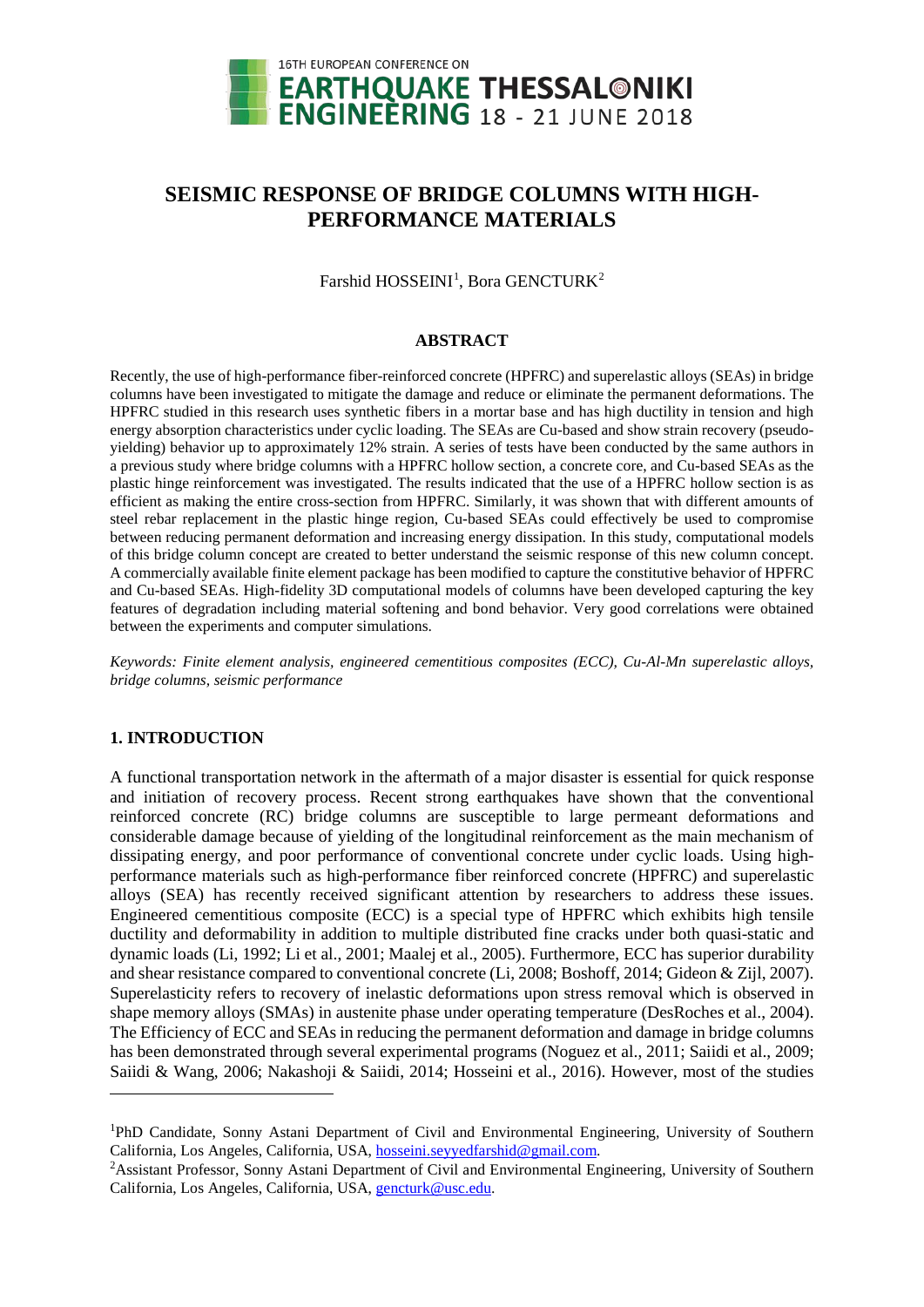concentrated on application of NiTi SEA bars, some along with ECC in the potential plastic hinge region of the bridge columns. Prohibitively high cost, machinability issues, particularly related to drilling and threading, and deterioration of superelasticity in low temperatures are some of the obstacles in structural application of NiTi SEAs (Zhang et al., 2008). On the other hand, the performance of Cu-Al-Mn SEA bars have continuously been improved in the recent years to tackle these issues and facilitate utilization of Cu-based SEAs in structures through manufacturing large diameter bars with comparable superelasticity (Araki et al., 2011; Omori et al., 2013). To improve durability of bridge columns in addition to their seismic performance, an innovative bridge column design was proposed by the authors in an earlier study (Hosseini et al., 2016). The design concept consists of a prefabricated reinforced ECC (RECC) hollow section embedded in a RC foundation and filled with conventional concrete. The longitudinal reinforcement is partially replaced with Cu-Al-Mn SEA bars at the potential plastic hinge region to reduce the permanent deformations due to strong earthquakes. The previously conducted experiments revealed that the proposed design concept enhances damage tolerance, considerably reduces the permanent deformations due to incremental cyclic deformations, and can be adapted to optimize use of high-performance materials yet expensive in bridge columns (Hosseini et al., 2016). In this study, numerical models of the tested specimens are developed and the results are validated against the experimental data. Despite sufficiency of the employed numerical modeling approach in this study in predicting the global behavior of the bridge columns with high-performance materials, it should be noted that the modeling approach is unable to consider concrete spalling and rupture of the reinforcement, which were observed during the tests for conventional columns.

## **2. SUMMARY OF EXPERIMENTAL PROGRAM**

The geometry of the tested specimens is presented in Figure 1. The column included a prefabricated RECC hollow section consisting of the longitudinal and transverse reinforcement. The RECC hollow section had an outer and an inner diameter of 203.2 mm and 127 mm, respectively. After prefabrication of the RECC hollow section using a high fly ash content ECC admixture (HFA), it was embedded inside a RC foundation and a RC cap was built on top of the column to transfer the loads from the loading units to the specimen. Eight evenly distributed reinforcing bars (two 12.7 mm at the neutral axis and six evenly distributed 9.5 mm rebar) provided a longitudinal reinforcement ratio of 2%. The transverse reinforcement consisted of 3.9 mm galvanized wire in spiral form with pitch of 32 mm yielding a transverse reinforcement ratio of 0.64%. To replace the longitudinal reinforcement with SEAs, Cu-Al-Mn SEA bars were machined in dog-bone shape and threaded at the two ends; then connected to the longitudinal reinforcement using custom made mechanical couples. The Cu-Al-Mn SEA bars were embedded 66 mm in the foundation and debonded from the surrounding material using a tape. The prepared specimens were tested under 100 kN constant axial load (approximately 7.5% of squash capacity) and reversed cyclic lateral displacements up to 9.5% drift. A state of the art testing unit capable of applying loads and deformations in all six degrees of freedom was used to apply the loads. Detailed information about the geometry, the construction process, the test setup, the material properties, and the experimental results is available in Hosseini et al. (2016). Two of the configurations, HFA-Tube and HFA-Tube-SEA, see Figure 1, are investigated numerically in this paper. There was no Cu-Al-Mn SEA bars in HFA-Tube while six Cu-Al-Mn SEA bars were used in the longitudinal reinforcement of the HFA-Tube-SEA in the plastic hinge region. Damaged was observed in the form of multiple fine cracks and a single large crack in HFA-Tube and HFA-Tube-SEA, respectively, without any sign of spalling of the cover concrete unlike the control RC specimen. This observation indicated considerable enhancement in the damage tolerance of the bridge columns by application of ECC due to its tensile strain-hardening behavior. Additionally, permanent deformations decreased by about 90% in the HFA-Tube-SEA compared to the control RC specimen because of superelastic behavior of the Cu-Al-Mn SEA bars. However, energy absorption capacity of HFA-Tube-SEA declined 63% compared to the control RC specimen emphasizing special considerations, such as increasing the longitudinal reinforcement ratio, in bridge columns with high number of Cu-Al-Mn SEA bars to compensate for the loss of energy absorption capacity. Even though, incorporating ECC enhanced the ultimate lateral strength of HFA-Tube, around 10%, its energy absorption capacity and permanent deformations decreased around 12% and 15%, respectively, compared to the control RC specimen. These reductions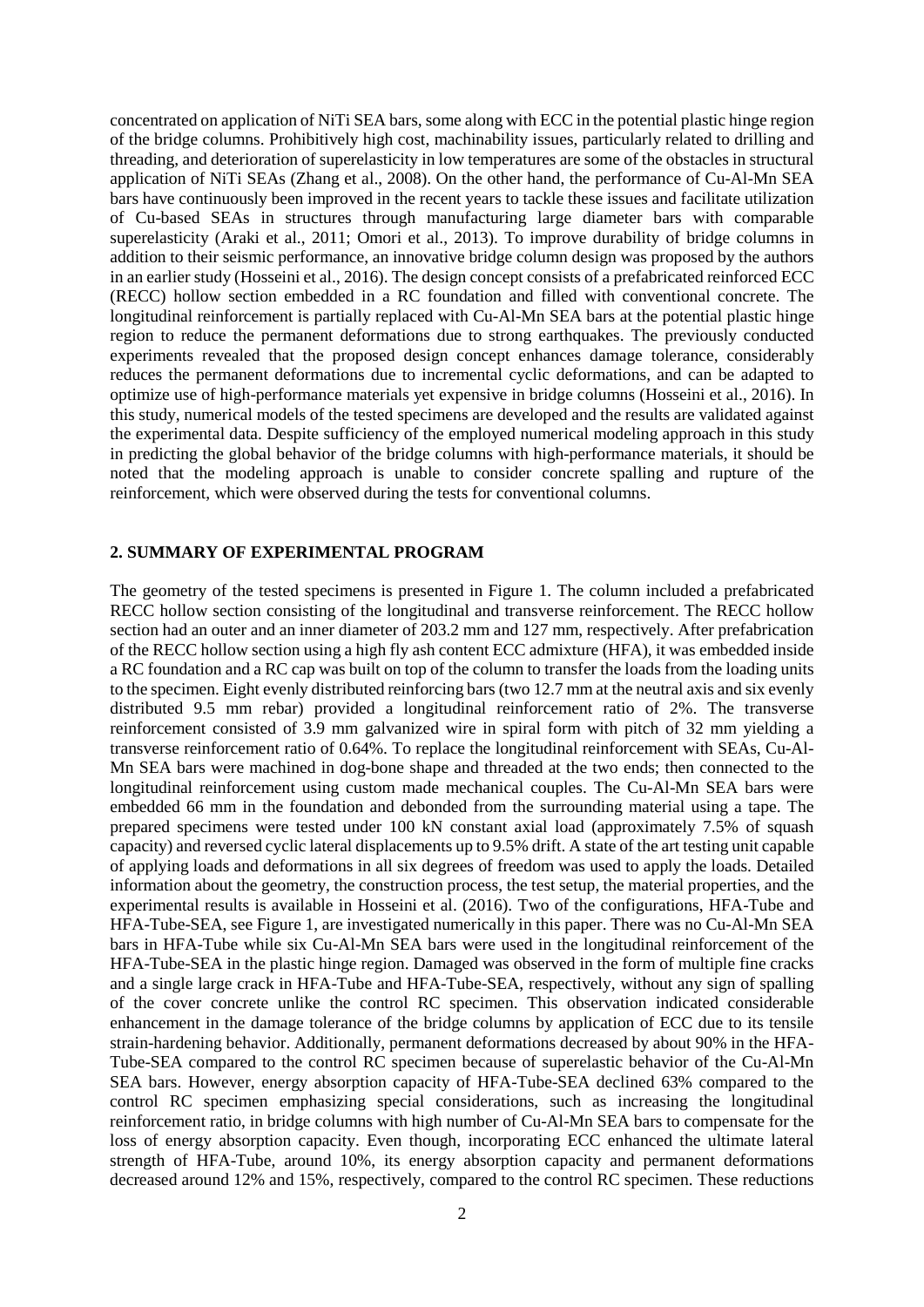in the energy absorption capacity and permanent deformations was a result of superior bonding between the longitudinal reinforcement and ECC, which resulted in a longer plastic hinge and limited the maximum post-yield strains in the rebar (Hosseini et al., 2016).



Figure 1. Geometry of the tested specimens (dimensions are in mm)

## **3. MODELING APPROACH**

## *3.1 Constitutive Modeling of High-Performance Materials*

ATENA (Bures et al., 2017), a commercial finite element modeling (FEM) package, was used to conduct the numerical modeling of the tested columns. The incorporated material constitutive models are presented in this section.

CC3DNonLinCementitious2 material model from ATENA (Bures et al., 2017) material library was employed to simulate cyclic behavior of concrete and ECC. The results of uniaxial compression tests were used to generate a default concrete constitutive model which was then adjusted for cyclic loads. The modeling approach for ECC is illustrated in Figure 2. To simulate tensile behavior of ECC, the concrete constitutive model was merged with smeared reinforcement and the mechanical properties of the smeared reinforcement was adjusted to capture the tensile strain-hardening behavior of ECC, see Figure 2(A). The modeling approach was validated through numerical modeling of the tested dog-bone specimens and matching the numerical and experimental results, Figure  $2(B)$  and Figure  $2(C)$ . Additionally, a single brick element, see Figure 2(D), was modeled with the developed ECC material model and subjected to reversed cyclic tensile-compressive loads to ensure sufficiency of the model for cyclic loads, see Figure 2(E). As shown in Figure 2, the material model could sufficiently capture the main characteristics of behavior of ECC.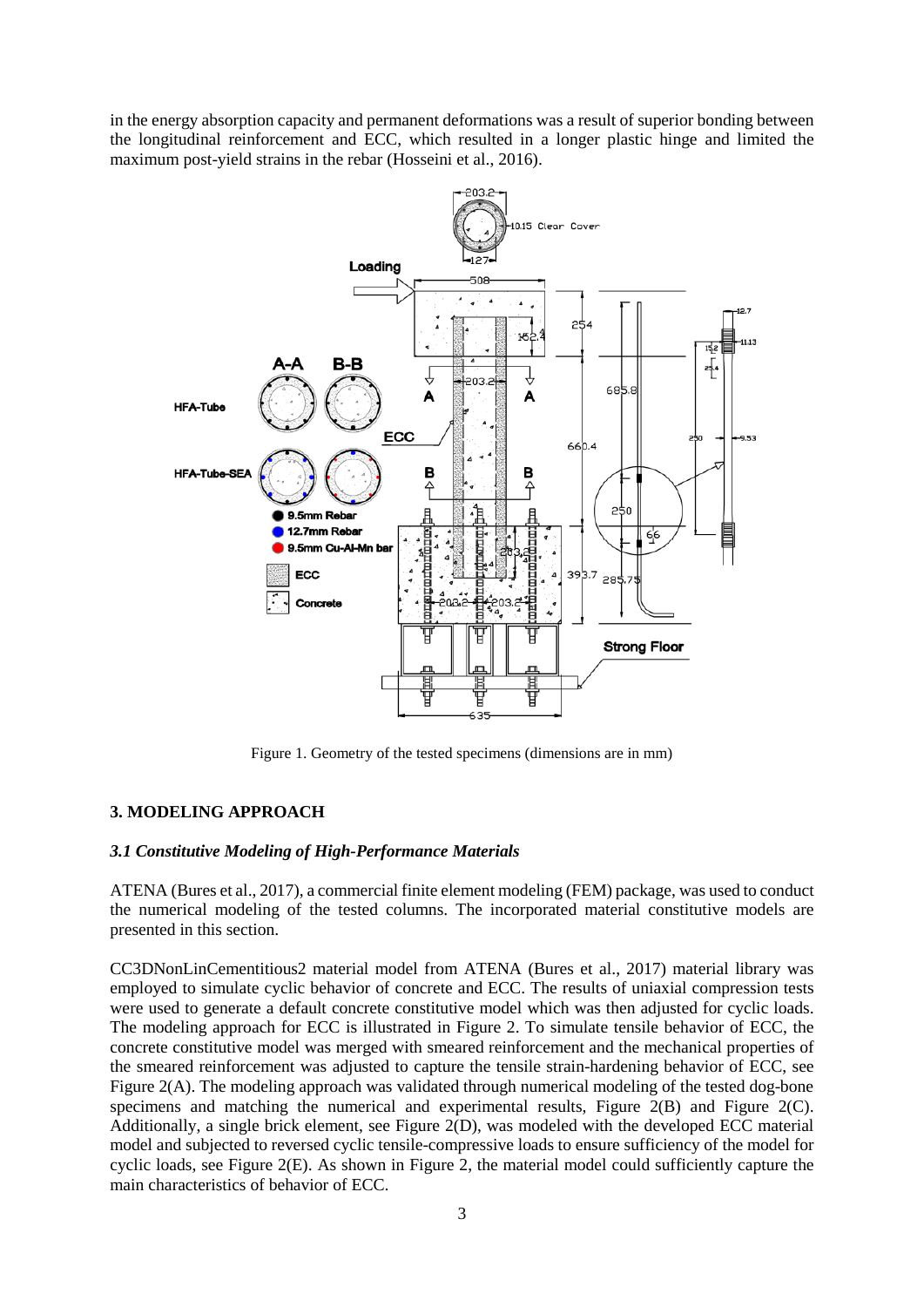

Figure 2. ECC modeling approach: (A) schematic stress-strain behavior of smeared reinforcement, (B) modeled dog-bone specimen, (C) stress-strain diagram for modeled dog-bone specimen, (D) single brick element, (E) stress-strain response from brick elements under to cyclic loads

"Cyclic Reinforcement" material from the material library was used in bilinear form to simulate behavior of both longitudinal and transverse reinforcement. Experimental results were used for the elastic modulus, 180,000 MPa, and yield stress, 423 MPa, while the default values were taken for the parameters of Menegotto and Pinto model and Bauschinger effect. Same material model was considered for the transverse reinforcement since experimental data was unavailable.

To simulate cyclic behavior of Cu-Al-Mn SEA bars, a one-dimensional constitutive model was implemented based on Motahari & Ghassemieh (2007), see Figure 3(A). Upon implementation, a single bar element was modeled and subjected to cyclic loads to calibrate the constitutive model using the experimental data, see Figure 3(B).



Figure 3. Constitutive model for SEA: (A) theoretical behavior, (B) calibrating the model with experimental data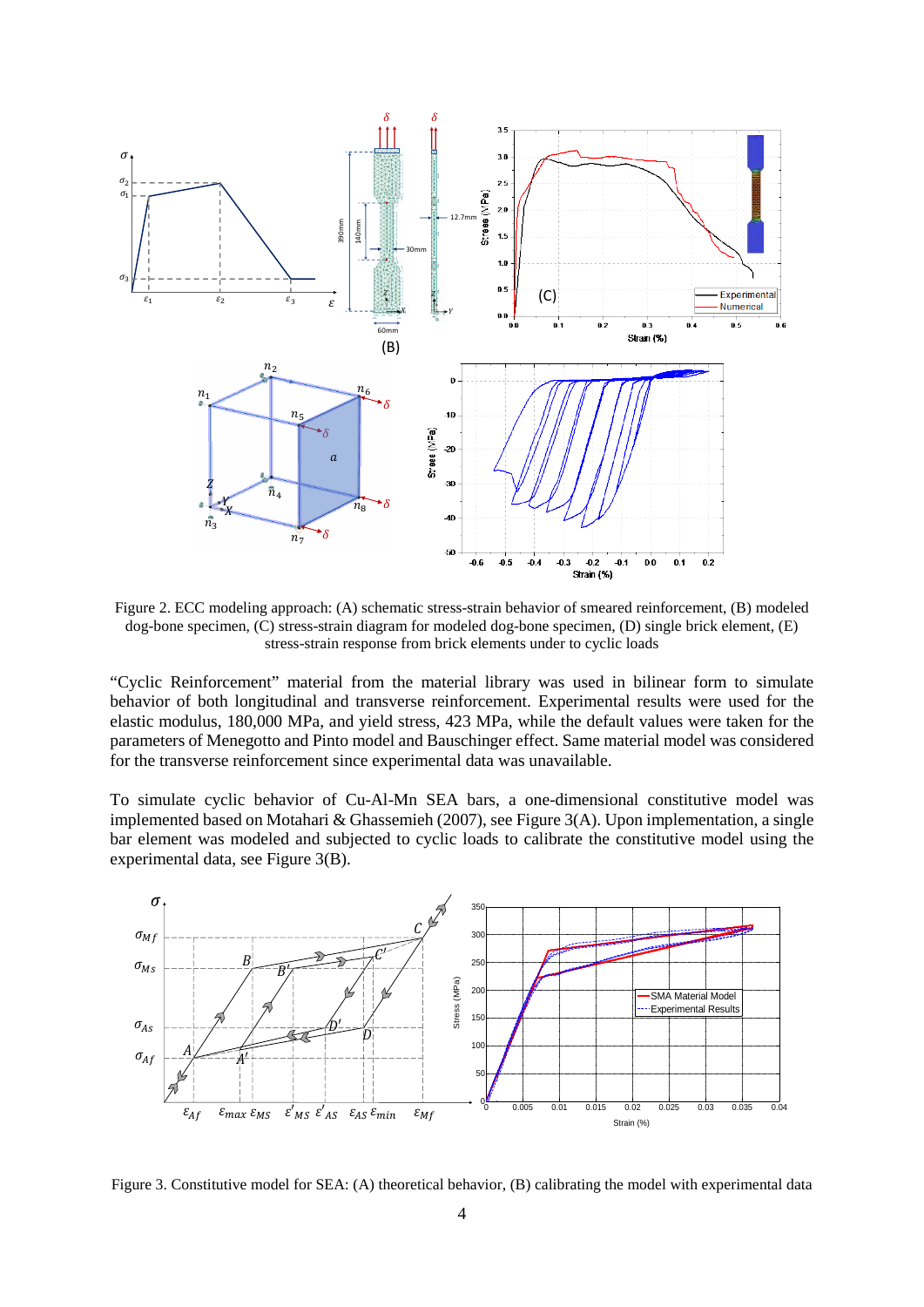As it can be seen, the developed constitutive model could predict the superelastic behavior of Cu-Al-Mn SEA bars accurately in terms of elastic modulus, yield stress, post-yield modulus, and unloading characteristics.

"Memory Bond" material based on the bond model by Bigaj (1999) was used to simulate bond characteristics of the longitudinal reinforcement. The general behavior of the "Memory Bond" material and the defined bond models are presented in Figure 4. A significantly weak bond was generated to simulate debonding in Cu-Al-Mn bars. The unloading pass parameter,  $\tau_1$ , was equal to 4.42 MPa and 0.48 MPa for the regular and weak bonds, respectively.



Figure 4. "Memory Bond" material: (A) general cyclic behavior, (B) bond-slip diagrams for reinforcing steel and Cu-Al-Mn SEA bars

#### *3.2 Finite Element Models*

The numerical models were created to ensure accurate representation of the actual tested specimens. The developed numerical models are illustrated in Figure 5. The specimens were modeled in three separate parts: (i) top cap, (ii) foundation, and (iii) column. The RECC hollow section was created using multi-sided column option with 12 sides with a multi-sided opening. The concrete core was created separately and then placed inside the RECC hollow section assuming displacement compatibility at the shared nodes, i.e., perfect connection. Upon generating the geometry of the column, the end caps were created consisting of openings to a certain depth to embed the column. Finally, the column, the foundation, and the top cap were connected to each other with perfect contacts at the corresponding common surfaces. Additionally, elastic steel plates were placed atop of the top cap and underneath of the foundation to distribute the axial loads and simulate the strong floor, respectively. Linear line springs were added along the two edges of the foundation and perpendicular to the lateral load direction to simulate the effect of the test setup flexibility observed during the experimental program. Further, the center line of the elastic plate underneath the foundation was fixed in the three global directions to simulate the interaction between the strong floor and the foundation. Finally, the out-of-plane deformations were restricted by restraining the corresponding degree of freedom in the top elastic plate, see Figure 5(A).

Longitudinal and transverse reinforcement were created using one-dimensional elements. The distance between the transverse stirrups was doubled and the corresponding area was increases accordingly to reach a similar transverse reinforcement ratio as the tested specimens while reducing number of the elements in the numerical model. To reduce the required memory and the computational cost, 3% smeared reinforcement was applied to both the top cap and the foundation in the three main global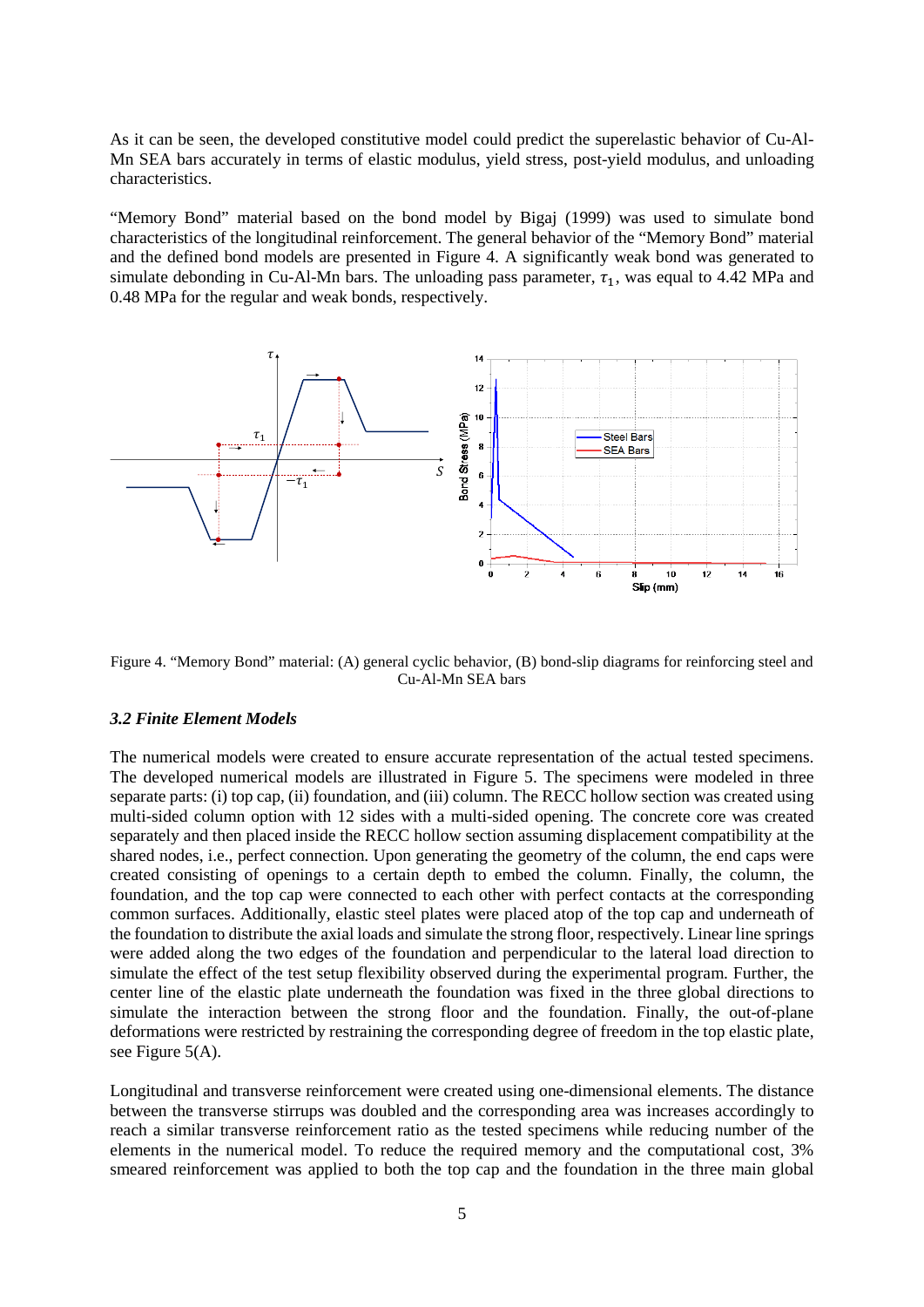directions instead of discrete reinforcing bars, Figure 5(A). In HFA-Tube-SEA specimen, the longitudinal bars were divided to three segments and the implemented Cu-Al-MN SEA constitutive model was assigned to the middle sections. The SEA bars were debonded by applying the weak bond while restricting the slip at the two ends. To satisfy continuity in the bond model, perfect bond condition was applied to the top and bottom segments of the longitudinal reinforcement with Cu-Al-Mn SEA bar in the middle, Figure 5(B). However, regular bond model was considered for the longitudinal reinforcement in the HFA-Tube specimens. It should be noted that the transverse reinforcement had perfect bond with the surrounding material in both numerical models.

Linear tetrahedral elements with four nodes and reduced integration points were used to mesh the entire specimen, Figure 5(C). A maximum mesh sizes of 0.04 m and 0.1 m were considered for the column and the end caps, respectively. Standard Newton-Raphson solution method was employed to analyze the model under distributed axial load and cyclic lateral displacement with 0.0167% drift increment in each load step, Figure 5(C).



Figure 5. Numerical models: (A) geometry, reinforcement, and boundary condition, (B) modeling of Cu-Al-Mn SEA bars and steel rebar, (C) mesh and loading

#### **4. RESULTS AND DISCUSSION**

The load-deformation diagrams obtained from the numerical models are compared with the experimental data in Figure 6. As seen, the numerical models could accurately predict the cyclic behavior of the both specimens (with and without Cu-Al-Mn SEA bars in the potential plastic hinge region) in terms of ultimate lateral strength, post-peak behavior, and permanent deformations.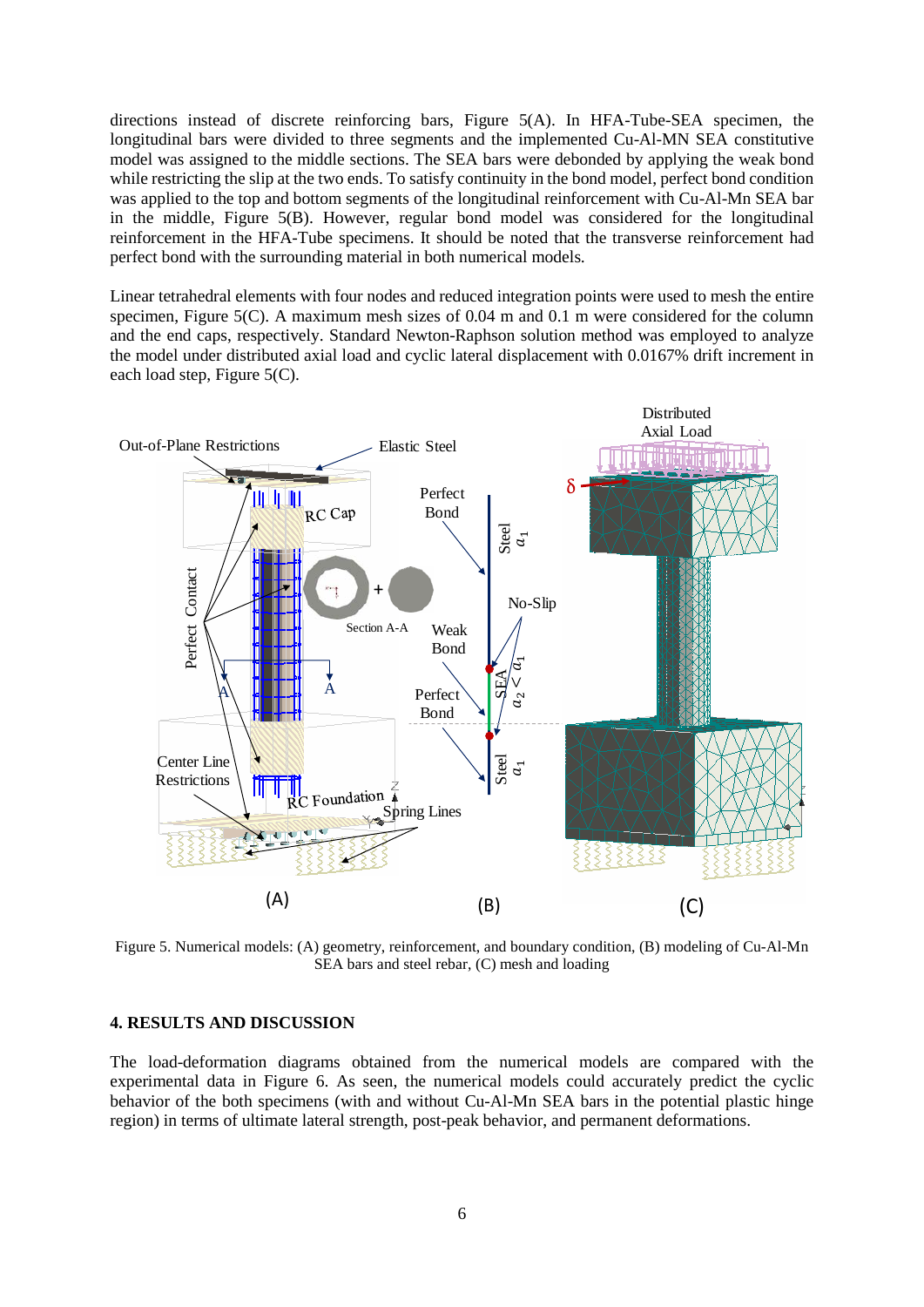

Figure 6. Load-deformation diagrams: (A) HFA-Tube, (B) HFA-Tube-SEA

To quantitatively compare the performance of the developed models, several measures including load and drifts at maximum, ultimate, and yield points were defined using average of the push and pull envelope curves, see Figure  $7(A)$ . The defined maximum point corresponds to the maximum lateral strength of the column in the load-deformation diagram, the ultimate point corresponds to the 15% drop in the load carrying capacity of the column in the softening branch of the average envelop curve while the yield point was calculated based on the reduced stiffness equivalent elasto-plastic method of Park (1988). Additionally, energy absorption capacity, *E0*, and permanent deformation, *δp*, were defined based on the hysteresis response of the columns, see Figure 7(B). The absorbed energy was defined as the area inside the hysteresis curves up to completion of the 7% peak drift. Correspondingly, the permanent drift considered as the average of the permanent deformations in pull and push directions in last cycle of the 7% drift.



Figure 7. Definition of measures for quantitate comparison.

Table 1 summarizes the corresponding values for the defined measures obtained from the experiments and numerical simulations. As seen in Table 1, the numerical models could predict the force related measures better than those related to the deformation which is attributed to insufficiency of the numerical models in capturing the rupture of Cu-Al-Mn SEA rebars, performance of the concrete constitutive model under cyclic loads, and estimating the deformations in the test setup using the line springs.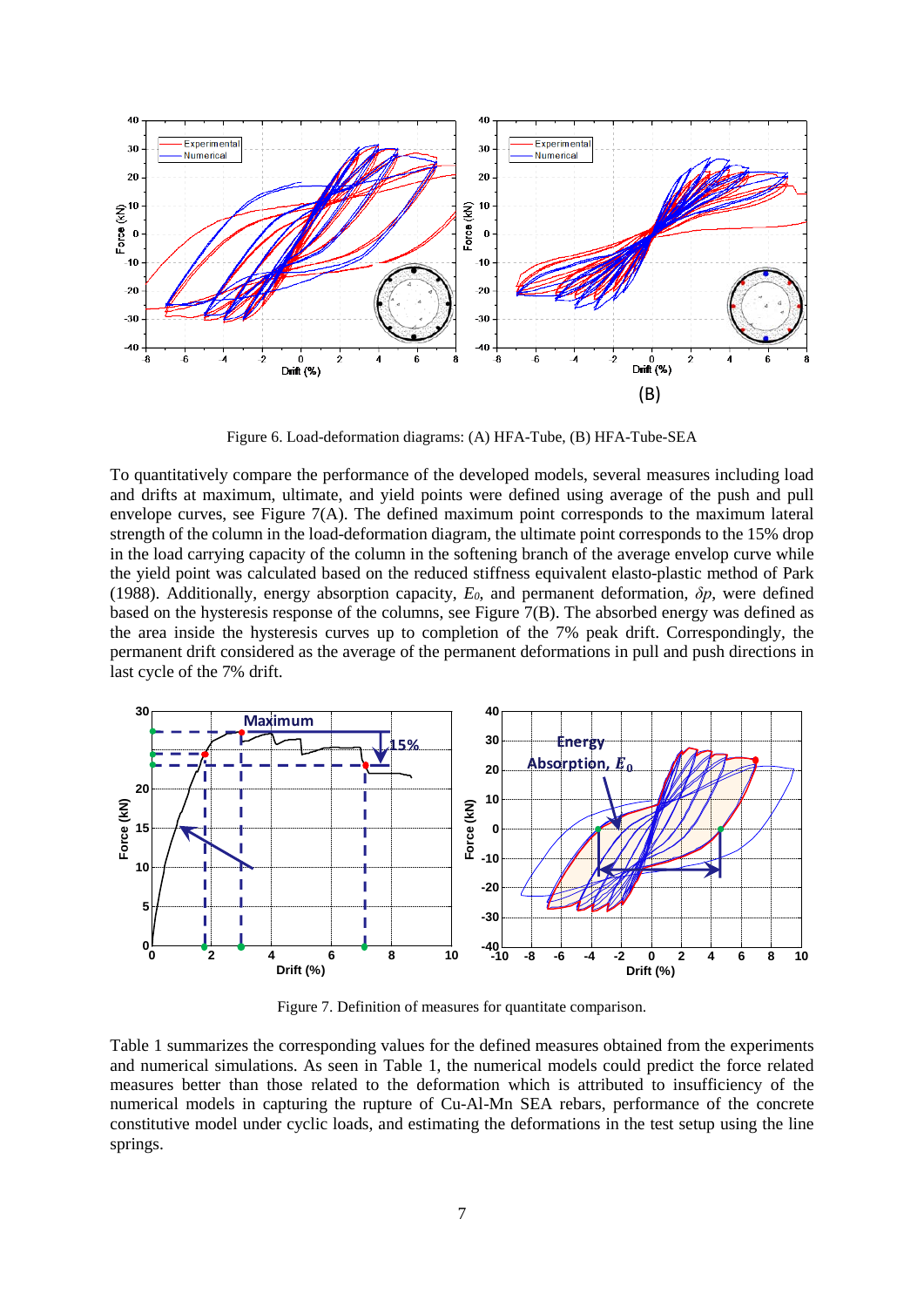| <b>Specimen</b>                    | <b>HFA-Tube</b> |            |               | <b>HFA-Tube-SEA</b> |            |               |
|------------------------------------|-----------------|------------|---------------|---------------------|------------|---------------|
|                                    | Exp.            | <b>FEM</b> | Error $(\% )$ | Exp.                | <b>FEM</b> | Error $(\% )$ |
| Drift at Yield, $\delta_{\nu}$ (%) | 2.94            | 2.72       | $-7.48$       | 2.28                | 1.99       | $-12.7$       |
| Yield Force, $F_v$ (kN)            | 27.2            | 28.69      | 5.48          | 20.1                | 22.96      | 14.23         |
| Drift at Maximum, $\delta_m$ (%)   | 4.01            | 3.97       | $-1.00$       | 4.00                | 2.99       | $-25.3$       |
| Maximum Force, $F_m$ (kN)          | 30.26           | 30.77      | 1.69          | 22.83               | 26.76      | 17.21         |
| Drift at Ultimate, $\delta_u$ (%)  | 7.15            | 5.02       | $-29.8$       | 7.01                | 5          | $-28.7$       |
| Ultimate Force, $F_u$ (kN)         | 25.72           | 26.16      | 1.71          | 19.41               | 22.75      | 17.21         |
| Permanent Drift, $\delta_p$ (%)    | 3.63            | 4.37       | 20.39         | 0.37                | 0.19       | $-48.7$       |
| Energy Abs., $E_a$ (kN-m)          | 8.36            | 9.31       | 11.36         | 3.43                | 2.16       | $-37.0$       |

Table 1: Comparing numerical and experimental results.

Further investigations confirmed limited effect of increasing the distance between the lateral reinforcement on the response of the column up to 7% drift, which is the target drift in the analysis, see [Figure 8.](#page-7-0) Considering flexural dominant behavior of the bridge columns, longitudinal reinforcement had the main contribution in the cyclic response. Therefore, confinement from the transverse reinforcement had negligible effect on the overall behavior of the columns. Additionally, buckling of the longitudinal reinforcement was less of concern in increasing the spacing of the transverse reinforcement since it was restrained by the surrounding ECC.



<span id="page-7-0"></span>Figure 8: Effect of spacing of transverse reinforcement in HFA-Tube: (A) actual spacing (1a-1s), (B) doubled spacing with doubled reinforcement area (2a-2s), (C) load-deformation diagrams.

#### **5. CONCLUSIONS**

In this paper, innovatively designed bridge columns are modeled and the results are compared with the experimental data. The design utilizes high-performance materials in an innovative way to enhance the damage tolerance and reduce the permanent deformations of bridge columns due to strong earthquakes. The main findings of this study are listed below:

• Unique characteristics of ECC were successfully simulated by implementing smeared reinforcement in a concrete constitutive model. Several characteristics of ECC including the strain-hardening and the strain-softening behavior were captured using this approach.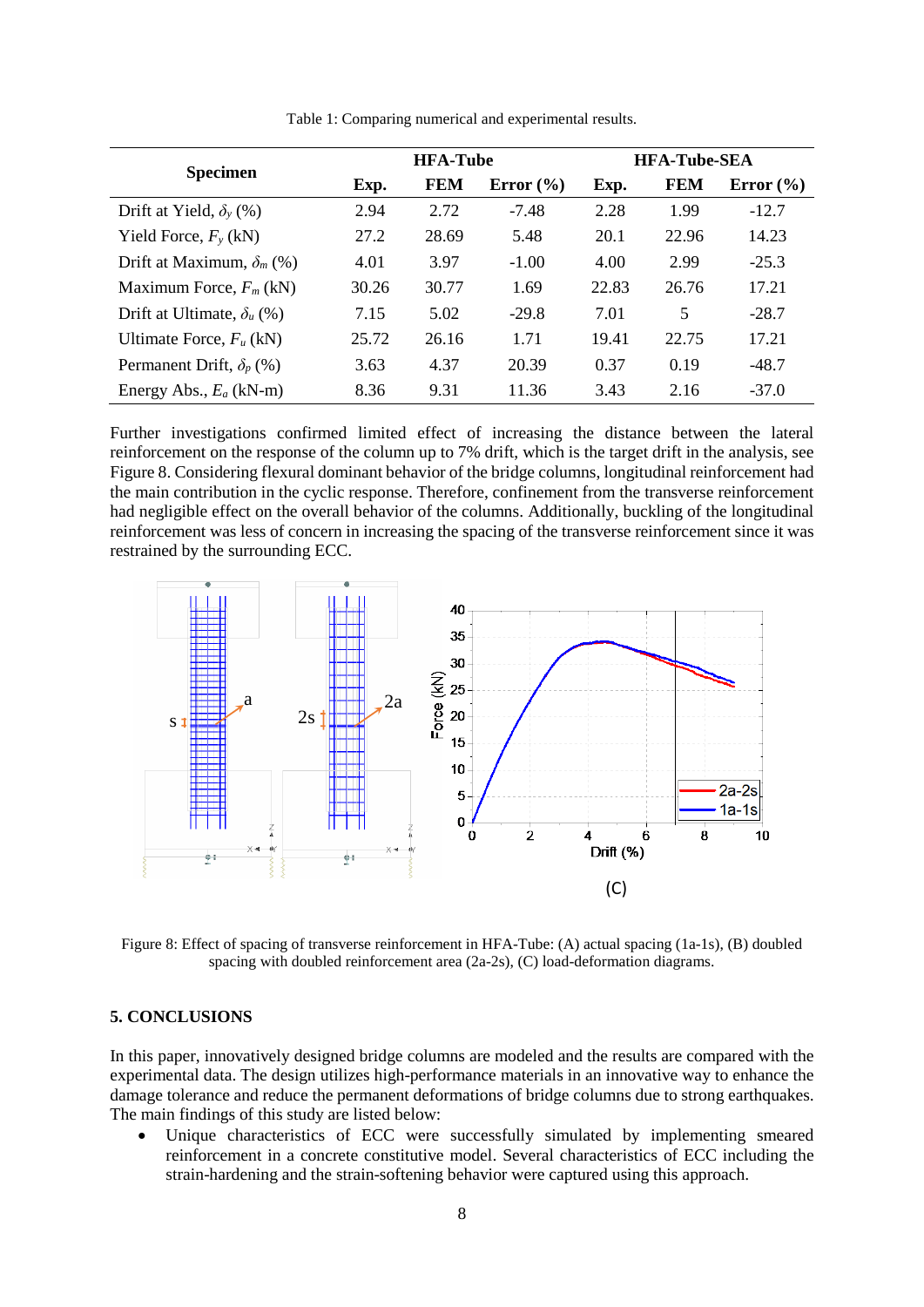- Superelastic behavior of Cu-Al-Mn SEA bars was successfully predicted using one-dimensional elements suitable for RC structural members as longitudinal reinforcement.
- The numerical models could accurately predict the cyclic performance of the innovative bridge columns in terms of the permanent deformation, the ultimate lateral strength, the post-peak behavior, and the energy absorption capacity.
- The numerical model of HFA-Tube-SEA was unable to capture the rupture of the Cu-Al-Mn SEA bars observed in the experimental program, which resulted in considerable difference with the experimental results in terms of the energy absorption capacity and the permanent drift after rupture of the Cu-Al-Mn SEA bars.

## **6. ACKNOWLEDGMENTS**

The funding for this research was provided by the United States National Science Foundation under the award no. 1642488. The findings presented here are those of the authors and do not necessarily reflect the opinion of the sponsor.

### **7. REFERENCES**

Araki, Y., Endo, T., Omori, T., Sutou, Y., Koetaka, Y., Kainuma, R., & Ishida, K. (2011). Potential of superelastic Cu–Al–Mn alloy bars for seismic applications. *Earthquake Engineering and Structural Dynamics, 40*(1), 107-115.

Bigaj, A. J. (1999). Structural dependence of rotation capacity of plastic hinges in RC beams and slabs, *Ph.D. Thesis,* Senior Scientist Integrator, Center for Technical Sciences, The Hague, Netherlands.

Boshoff, W. P. (2014). Cracking behavior of strain-hardening cement-based composites subjected to sustained tensile loading. *ACI Materials Journal, 111*(5).

Bures, P., Cervenka, J., Cervenka, V., Jendele, L. J., Pukl, R., & Smrz, O. (2017). *ATENA-Advanced Tool for Engineering Nonlinear Analysis* (5.3.4 ed.). Na Hrebenkach: Consulting Červenka.

DesRoches, R., McCormick, J., & Delemont, M. (2004). Cyclic properties of superelastic shape memory alloy wires and bars. *Journal of Structural Engineering, 130*(1), 38-46.

Gideon, P., & Zijl, v. (2007). Improved mechanical performance: shear behaviour of strain-hardening cementbased composites (SHCC). *Cement and Concrete Research, 37*, 1241-1247.

Hosseini, F., Gencturk, B., Lahpour, S., & Ibague Gil, D. (2016). An experimental investigation of innovative bridge columns with engineered cementitious composites and Cu–Al–Mn super-elastic alloys. *Smart Materials and Structures, 24*(8), 085029.

Li, V. C. (1992). Performance driven design of fiber reinforced cementitious composites. *Fiber Reinforced Cement and Concrete.* London: E & FN Spon.

Li, V. C. (2008). Engineered cementitious composites (ECC) – material, structural, and durability performance. In *Concrete Construction Engineering Handbook* (p. Chapter 24). CRC Press.

Li, V. C., Wang, S., & Wu, C. (2001). Tensile strain-hardening behavior of polyvinyl alcohol engineered cementitious composite (PVA-ECC). *Materials Journal, 98*(6), 483-492.

Maalej, M., Quek, S. T., & Zhang, J. (2005). Behavior of hybrid-fiber engineered cementitious composites subjected to dynamic tensile loading and projectile impact. *Journal of Materials in Civil Engineering, 17*(2), 143- 152.

Motahari, S. A., & Ghassemieh, M. (2007). Multilinear one-dimensional shape memory material model for use in structural engineering applications. *Engineering Structures*, 904–913.

Nakashoji, B. A., & Saiidi, S. (2014). Seismic performance of square nickel-titanium reinforced ECC columns with headed couplers. Reno, NV: Center for Civil Engineering Earthquake Research Report CCEER-14-05, Univ. of Nevada.

Noguez, C., A., C., & Saiidi, M. S. (2011). Shake-table studies of a four-span bridge model with advanced materials. *Journal of Structural Engineering, 138*(2), 183-192.